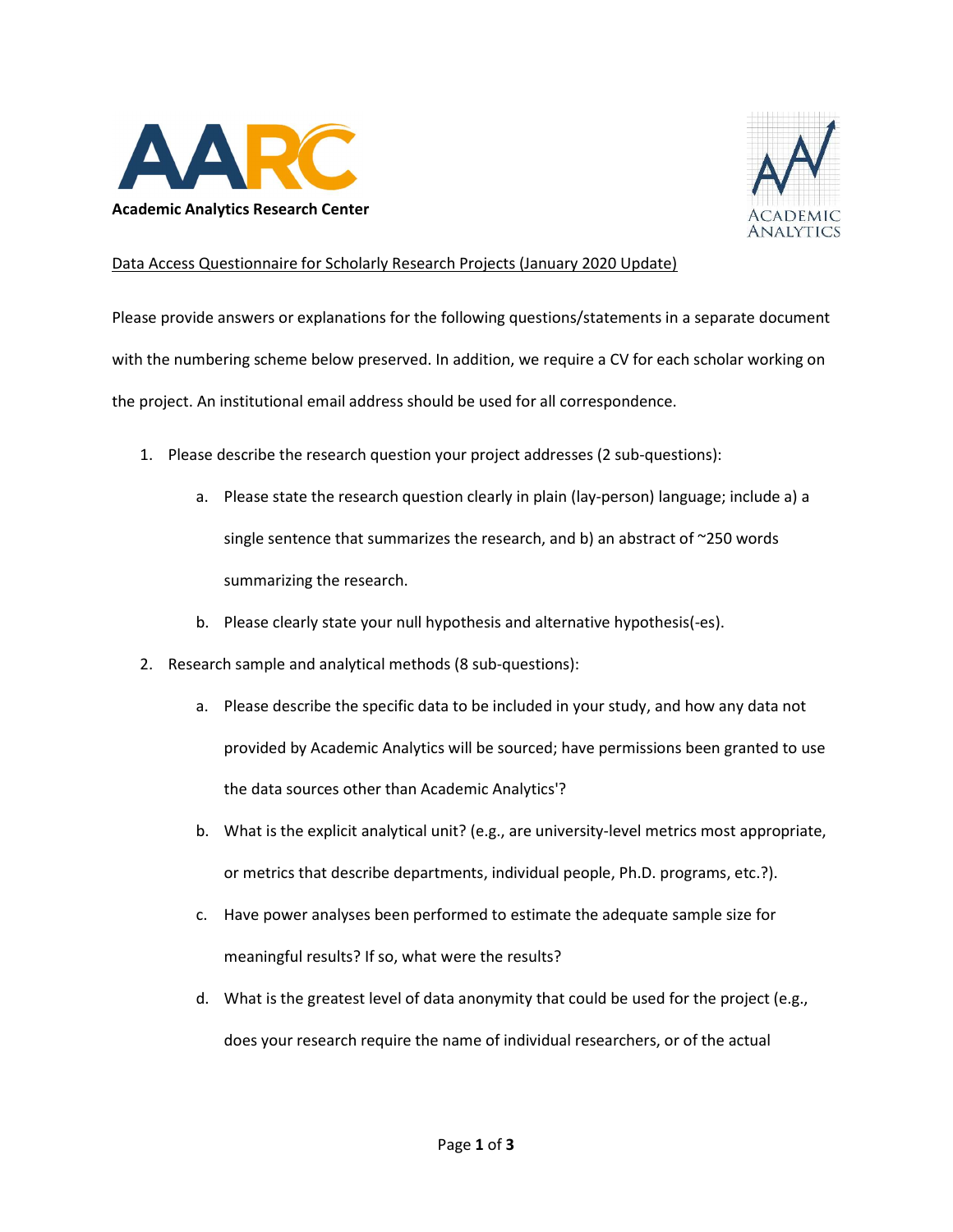university and department, of the institution, the title of the grant, the name of the journal, etc.?)?

- e. How are confounding variables handled (e.g., does the research design take into account that increases in citation counts are associated with increases in the number of publications simply because of the volume of output rather than the quality of the published research?)?
- f. Does the experimental design take into account temporal effects and/or the differences in scholarly output between early career researchers and senior scholars (e.g., more senior scholars tend to win larger research grants; early career researchers have fewer citations, etc.)?
- g. Please describe the proposed analytical methods. Specifically, please address a) Which statistical methods will be used (and if appropriate, what will happen the assumptions of parametric techniques are not met? Will the researchers resort to non-parametric statistics?); b) will the data be transformed prior to analysis?; c) has it been taken into account that some metrics are highly skewed, follow power laws, have only positive values, etc.?; d) if appropriate to the research, how will the normalization of units be controlled (comparing dollars per grant to citations per article, e.g.)?
- h. Please address the following points having to do with experimental repeatability: a) will the proposed study produce repeatable results that can be verified by other scholars?; b) what level of data must be published or made available to scholars/journals/repositories wishing to attempt to repeat the experiment?; c) will Academic Analytics' data be required to be placed in a public repository or embedded in raw form into supplementary materials?
- 3. Dissemination of research results (4 sub-questions):